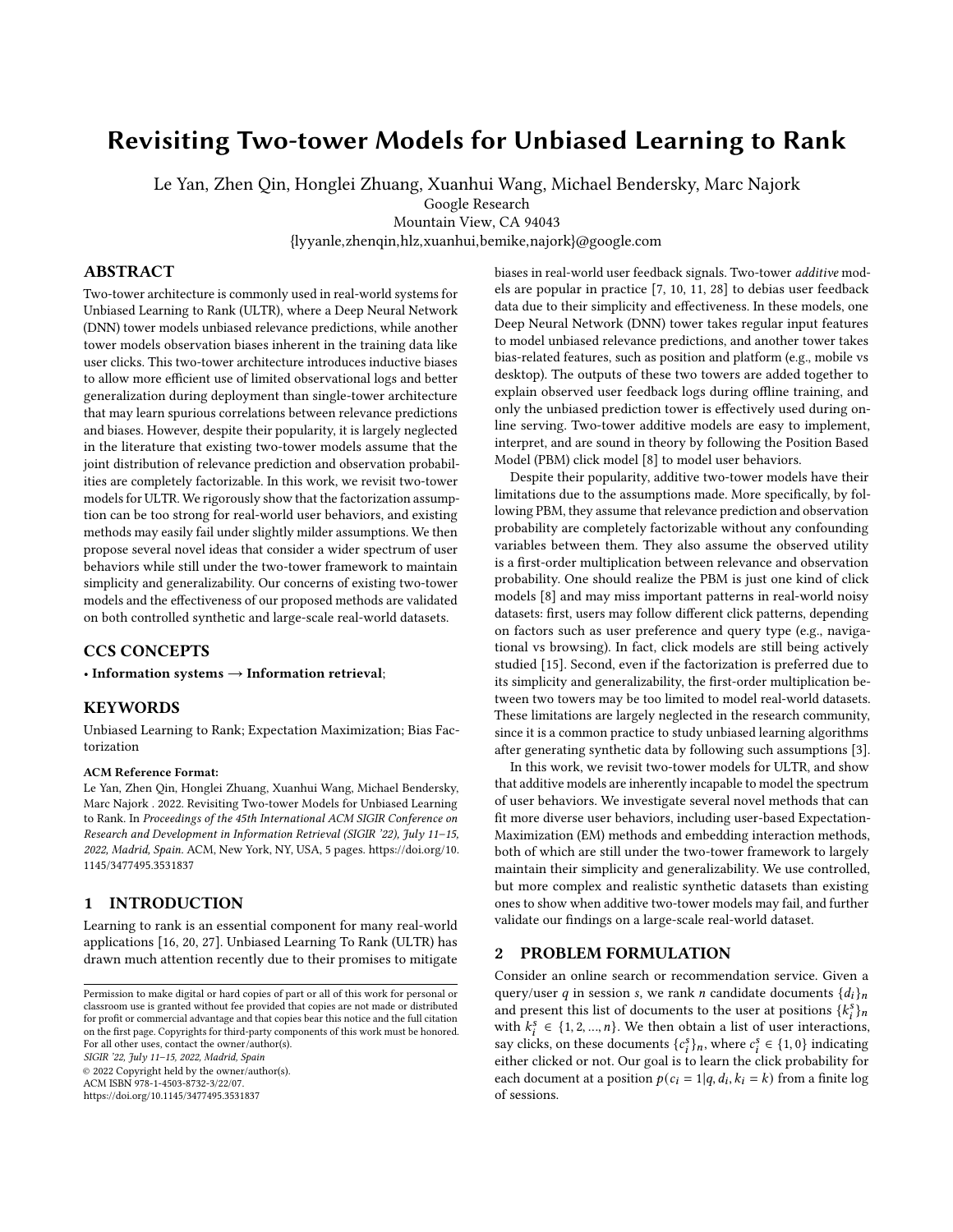General assumption for two-tower models. A well established and intuitive assumption [\[21\]](#page-4-11) allowing us to learn effectively with limited user interaction sessions and improve generalization capability is that, in a session, the click is conditioned on the observation at a given position; upon observation, the click only depends on the relevance between query and document, but not the position. Formally, the click probability of a document  $d_i$  at position  $k$  in a session *s* is.

<span id="page-1-0"></span>
$$
p(c_i^s = 1|q, d_i, k_i^s = k) = p_{rel}(c_i^s = 1|q, d_i, s) \times p_{obs}(k_i^s = k|s). \tag{1}
$$

Under this assumption, two-tower models, with one position bias tower to model the observation probability  $p_{obs}(k)$  and one relevance tower to model the click probability given observation  $p_{rel}(q, d_i)$ , are widely adopted in ULTR. Note that Eq.[\(1\)](#page-1-0) is not factorizable since both terms depend on the confounder s.

Additive model and its assumptions. The popular additive model [\[10,](#page-4-5) [26,](#page-4-12) [28,](#page-4-7) [29\]](#page-4-13) is an instantiation of the general two-tower model family with extra assumptions. It assumes that the observation probability function  $p_{obs}(k)$  and the click probability function  $p_{rel}(q, d)$  are universal over sessions, thus ignoring the dependence on  $s$  in Eq.[\(1\)](#page-1-0) and making it factorizable. In these models, the predictions of the relevance tower  $r(q, d_i | \Theta_{rel})$  and the position bias tower  $e(k|\Theta_{obs})$  with DNN parameters  $\Theta_{rel}$  and  $\Theta_{obs}$  correspondingly are usually combined in an additive way, thus the name of additive two-tower models, to predict the click probability:

<span id="page-1-1"></span>
$$
p(c_i = 1|q, d_i, k) = f(g(r(q, d_i | \Theta_{rel})) + h(e(k | \Theta_{obs}))), (2)
$$

where  $f(\bullet)$ ,  $g(\bullet)$ , and  $h(\bullet)$  are model-dependent functions. For example, Regression Expectation-Maximization [\[26\]](#page-4-12) and Position-bias Aware Learning [\[10\]](#page-4-5) have  $f = \exp$  and  $g = h = \ln$ , so that the relevance tower directly predicts  $p_{rel}(c|q, d_i)$  and the position bias tower predicts the observation probability  $p_{obs}(k)$ . Another com-mon practice [\[11,](#page-4-6) [28\]](#page-4-7) uses the sigmoid function  $\sigma(x) = \frac{\exp(x)}{1 + \exp(x)}$  $\overline{1 + \exp(x)}$ for  $f$ , and the logit function, i.e., the inverse of sigmoid, for  $g$ and  $h$ . Note that as most existing work only considers position in  $e(k|\Theta_{obs})$ , additive model directly follows the popular PBM click model.

When do additive models fail? In real-world data, the assumption to ignore dependence on s could be too strong, and PBM is just one click model in the rich literature. Intuitively, different sessions could have very diverse characteristics depending on factors such as user behavior and nature of the query. For example, a user who is patient would check through the entire ranking list, i.e.,  $p_{obs}(k_i = k | s) = 1$ , so a click only depends on relevance, following the Document-based CTR model (DCTR). Even for the same user, depending on the time and the purpose of the query, the behaviors could differ. For example, a user issuing a browsing query might click purely based on positions, but not the content of the item, following the Rank-based CTR model (RCTR). In other words, realworld click data is likely generated under a mixture of different click behaviors conditioned on observation and relevance. Thus, a more general approach is to instantiate with some hidden parameters  $u^s$ and  $v^s$ , (for instance,  $u$  quantifies the browsy nature of the queries and  $v$  measures user patience in above examples),

$$
p(c_i^s = 1|q, d_i, k_i^s = k) = p_{rel}(c_i^s = 1|q, d_i, u^s) \times p_{obs}(k_i^s = k|v^s),
$$

and the overall click probability will be

$$
p(c_i = 1|q, d_i, k_i = k) =
$$
  

$$
\int dP(u^s, v^s) p_{rel}(c_i^s = 1|q, d_i, u^s) \times p_{obs}(k_i^s = k|v^s),
$$
 (3)

where  $P(u^s, v^s)$  is the distribution of the hidden variables.

As the hidden variables  $u^s$  and  $v^s$  are in general not independent  $(dP(u^s, v^s) \neq dP_u(u^s) dP_v(v^s))$ , the click probability are no longer factorizable as in Eq.[\(2\)](#page-1-1). As a result, the additive models in Eq.[\(2\)](#page-1-1) relying on the factorization of position-dependent observation and relevance-dependent click are likely not optimal for the real-world biased data. To verify this, in the following sections, we will propose two more general two-tower based methods and then test their superiority in synthetic and real-world user click data with diverse user behaviors.

#### <span id="page-1-3"></span>3 METHODS

We introduce two new approaches to address the limitations of existing methods.

## 3.1 Mixture Expectation-Maximization

To incorporate a wide spectrum of click behaviors, we design a general Expectation-Maximization (EM) algorithm to automatically infer the hidden user behaviors during learning from complex realworld click data. Consider that we have a set of two-tower models that potentially capture different user patterns. In the EM-algorithm, we first assign data points from different sessions to one of the models, and then train the model parameters with corresponding data, and iterate till convergence. Specifically, to assign the data points, we compute the likelihoods of models for a session,  $p(\alpha|s)$ , where  $\alpha$  indexes the models in the set with a normalization constraint  $\sum_{\alpha} p(\alpha|s) = 1.$ 

In the M-step, we train the model  $\alpha$ , with loss,

<span id="page-1-2"></span>
$$
\mathcal{L}^{\alpha} = \sum_{s} p(\alpha|s) \ell_{\alpha}(s),
$$

where  $p(\alpha|s)$  is fixed and serves as the weight for session *s* and  $\ell_{\alpha}(s)$  is the loss of model  $\alpha$  for a session s.  $\ell_{\alpha}$  can be instantiated as the sigmoid cross-entropy loss:

$$
\ell_{\alpha}(s) = -\sum_{i \in D_q} \left( c_i^s \ln \frac{e^{f_{\alpha}(q, d_i, k_i)}}{1 + e^{f_{\alpha}(q, d_i, k_i)}} + (1 - c_i^s) \ln \frac{1}{1 + e^{f_{\alpha}(q, d_i, k_i)}} \right),
$$

where  $f_{\alpha}(q^s, d_i^s, k_i^s)$  is the logit prediction of model  $\alpha$  for query  $q$ and document  $d_i$  at position  $k_i$  in session s.

In the E-step, we estimate the probability  $p(\alpha|s)$ , using the crossentropy as a good evaluation of the likelihood,

$$
\begin{split} p(\alpha|s) &= \frac{1}{Z_s} \exp(-\ell_{\alpha}(s)/T) \\ &= \frac{1}{Z_s} \prod_i \left( \left[ \frac{e^{f_{\alpha}(q,d_i,k_i)}}{1+e^{f_{\alpha}(q,d_i,k_i)}} \right]^{c_i^s} \left[ \frac{1}{1+e^{f_{\alpha}(q,d_i,k_i)}} \right]^{1-c_i^s} \right)^{1/T}, \end{split}
$$

where  $Z_s = \sum_{\alpha} \exp(-\ell_{\alpha}(s)/T)$  is the normalization factor, and T is a hyperparameter controlling model confidence assignment. When  $T \rightarrow 0$ , we always assign the data point to the model with the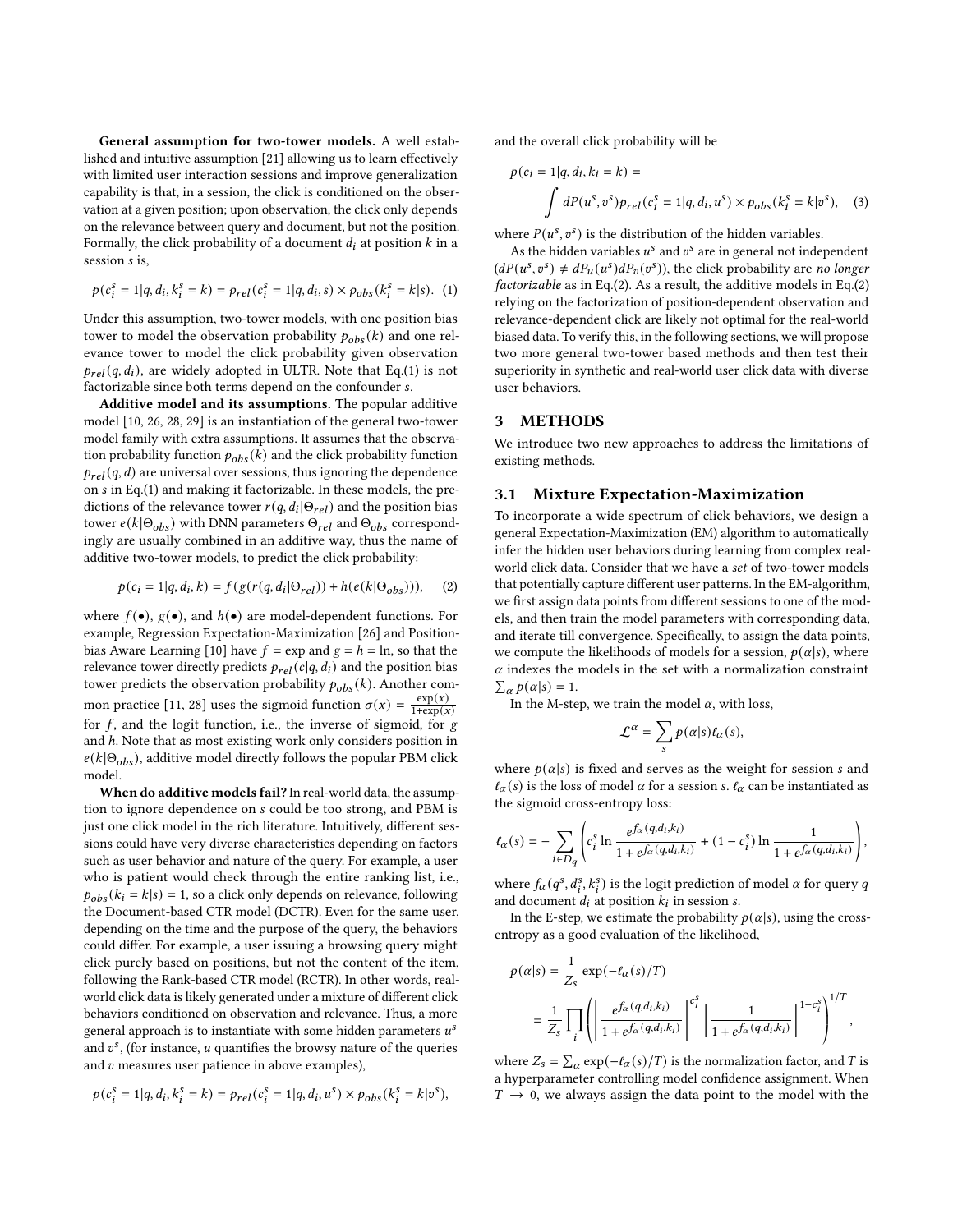| Ratio   | Mixture Click Model | Factorizable   Position Bias |
|---------|---------------------|------------------------------|
| 0:0:0:1 | PBM                 |                              |
| 0:1:0:1 | $RCTR+PBM$          |                              |
| 1:0:1:0 | RCM+DCTR            |                              |
| 1:1:1:1 | $RCM+RCTR+DCTR+PBM$ |                              |
| 0:1:1:0 | RCTR+DCTR           |                              |

<span id="page-2-1"></span>Table 1: Factorization ability of clicks from different mixture click models

minimal loss  $\ell$  with 100% confidence. When  $T \to \infty$ , we always mix and train all models equally on each data point.

At serving, we always rank based on the query document relevance prediction by the unbiased tower of models.

## 3.2 Embedding-based Interaction

A more generic technique than first-order multiplication to model the complex non-factorizable interactions of relevance and observation bias is to use higher-order interactions based on embeddings. Instead of predicting a logit or probability from each of the two towers, embedding-based methods leverage the embedding vectors from the DNN towers and dot product interactions of embeddings to niche the complex interaction beyond the additive models. In this work, we consider two specific embedding-based models: Embedding Dot-product model and Embedding Interaction model.

For the embeddings  $\vec{r}(q, d)$  by the relevance tower and  $\vec{e}(k)$  by the position bias tower with  $D_{emb}$  embedding dimension, the embedding dot-product model makes a dot-product of the embeddings to predict logit of click probability,

$$
f^{\text{EDot}}(C=1|q,d,k) = \vec{r}(q,d) \cdot \vec{e}(k), \tag{4}
$$

and the embedding interaction model leverages a quadratic interaction of embeddings,

<span id="page-2-0"></span>
$$
f^{\text{EInter}}(C=1|q,d,k)=\vec{r}(q,d)\cdot B\cdot \vec{e}(k)+\vec{b}_r\cdot \vec{r}(q,d)+\vec{b}_e\cdot \vec{e}(k)+b, (5)
$$

where  $B$ ,  $\vec{b}_r$ ,  $\vec{b}_e$ , and  $b$  are trainable parameters with  $B$  a  $D_{emb} \times D_{emb}$ matrix,  $\vec{b}_r$  and  $\vec{b}_e$   $D_{emb}$ -dim vectors, and  $b$  a scalar.

Different from the additive models and the mixture EM model above, as the position dependence cannot be factorized in Eqs.[\(4,](#page-1-2) [5\)](#page-2-0), these embedding-based models require canonical position features fed in to make the predictions at serving. For example, canonical position 1 is commonly used [\[4\]](#page-4-14).

# 4 EXPERIMENTS

In this section, we conduct experiments on both synthetic dataset and real-world click dataset.

# 4.1 Synthetic Dataset

4.1.1 Yahoo LTR Dataset. We create a click dataset with synthetic clicks using Yahoo Learning to Rank Set1 [\[5\]](#page-4-15). To generate synthetic clicks in the training set, we first train a Ranking SVM as the initial ranker based on 1% of the labeled training data, similar to previous studies [\[3\]](#page-4-10). We then use the initial ranker to rank all the items in each query and use the ranking starting from 1 as the synthetic serving position  $k_i$  for document *i*. Next, we generate synthetic

clicks with the mixture click model to simulate the diverse user behavior in synthetic clicks.

4.1.2 Mixture click model. We consider a random mixture of the four most fundamental click models [\[8\]](#page-4-8) (our proposed methods generalize to more click models): Random Click Model (RCM):

<span id="page-2-2"></span>
$$
p(C=1) = \rho,\tag{6}
$$

Rank-based CTR Model (RCTR):

<span id="page-2-3"></span>
$$
p(C=1) = \rho_k,\tag{7}
$$

Document-based CTR Model (DCTR):

<span id="page-2-4"></span>
$$
p(C=1) = \rho_{q,d},\tag{8}
$$

and Position Based Model (PBM):

<span id="page-2-5"></span>
$$
p(C=1) = \omega_{q,d} \gamma_k. \tag{9}
$$

In a given session, we randomly choose one of the click models according to the predefined weights and generate synthetic clicks from the chosen model. Thus, in a training batch, we would see clicks generated from different click models. In this work, we will use the weight ratios as a shorthand name of the mixture click model: for example, 0:1:1:0 stands for a mixture of RCTR and DCTR with equal occurrence rate. All the click models studied in this work are summarized in Table [1.](#page-2-1) In particular, we use  $\rho = 0.1$  for RCM Eq.[\(6\)](#page-2-2),  $\rho_k = 0.5 \gamma_k$  for RCTR Eq.[\(7\)](#page-2-3),  $\rho_{q,d_i} = 0.5 \omega_{q,d_i}$  for DCTR Eq.[\(8\)](#page-2-4),  $\gamma_k = \frac{1}{k}$  and  $\omega_{q,d_i} = 0.1 + 0.9 \frac{2^{y_i} - 1}{2^{y_{\text{max}}} - 1}$  for PBM Eq.[\(9\)](#page-2-5), where  $y_i$  is the relevance label of query document pair  $q, d_i$ . This label ranges from  $(0, 1, 2, 3, 4)$  with  $y_{\text{max}} = 4$  in Yahoo dataset. Under such simplification, clicks from some mixture models can then be factorized as,

<span id="page-2-6"></span>
$$
p(c_i = 1|q, d_i, k_i = k) = E(k)R(q, d_i)
$$
\n(10)

The possibilities to do such factorization of studied click models is also summarized in Table [1.](#page-2-1)

#### 4.2 Real-World Dataset

We also run experiments on a real-world dataset collected from Google Chrome Web Store (CWS) user logs. Each session logs a set of extensions displayed to the user, their positions in the layout, and the interactions (including both clicks and installs). We extract several numerical and categorical features for each extension, such as number of impressions in the last two weeks. The same set of features are used for all compared methods. For each categorical feature, we learn an embedding vector. We concatenate all the embedding vectors with the numerical feature vector as the representation of the item. We collect 30 days of sampled logs with the first 28 days as training data and the following 2 days as test data. We only use clicks as labels in the training, and use installs in evaluation.

#### 4.3 Metrics

To evaluate the model performance, we use Normalized Discounted Cumulative Gain (NDCG) on the ground truth relevance label for the synthetic dataset. For the real-world dataset, as the ground truth unbiased labels are missing, we evaluate the results using biased click labels and install labels, leveraging the rich counterfactual evaluation literature [\[22\]](#page-4-16). For click labels, we consider raw NDCG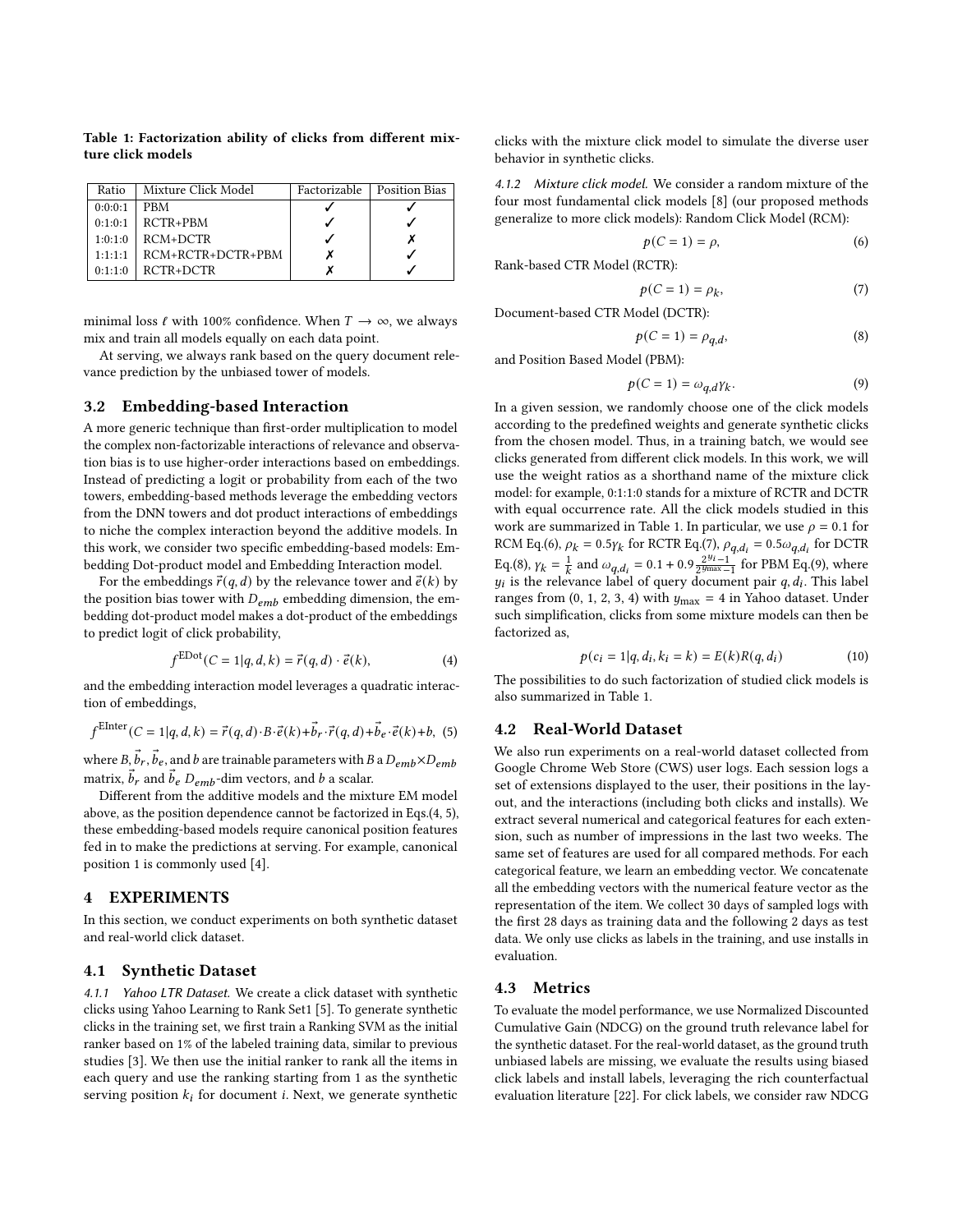<span id="page-3-0"></span>Table 2: The methods we compared in our experiments.

| Method        | Description                                           |  |  |
|---------------|-------------------------------------------------------|--|--|
| <b>Biased</b> | Baseline model not using any bias-related features    |  |  |
| <b>REM</b>    | Regression EM, a commonly studied additive            |  |  |
|               | model [26]                                            |  |  |
| Additive      | Click logits are the sum of two tower logits [10, 28] |  |  |
| <b>ED</b> ot  | The Embedding Dot-product model in Eq.(4)             |  |  |
| EInter        | The Embedding Interaction model in Eq.(5)             |  |  |
| <b>MixEM</b>  | The EM method in Sec. 3                               |  |  |

metric, NDCG metric corrected with Inverse Propensity Scores (IPS), which is computed with the average clicks at given position (not the exact IPS computed in the random experiments). We also report the NDCG metrics using installs as labels. Given that there are no ground-truth relevance labels, we intentionally report a wide range of metrics on the real-world dataset and assume a better model would perform better on consensus over these metrics.

#### 4.4 Methods

The methods we studied are summarized in Table [2.](#page-3-0) Based on the mixture click model above, we apply the MixEM method to four click patterns in both synthetic and real-world datasets. Using richer click patterns might produce even better results on complex real-world dataset. Specifically, we have the  $\alpha = 0$  model for RCM,  $\alpha = 1$  for RCTR,  $\alpha = 2$  for DCTR, and  $\alpha = 3$  for PBM, whose logit predictions are,

$$
f_0 = \theta_0;
$$
  
\n
$$
f_1 = \theta_1 + e(k|\Theta_{obs});
$$
  
\n
$$
f_2 = \theta_2 + r(q, d|\Theta_{rel});
$$
  
\n
$$
f_3 = e(k|\Theta_{obs}) + r(q, d|\Theta_{rel}),
$$

where  $\theta_0$ ,  $\theta_1$ ,  $\theta_2$ , and  $\Theta_{obs}$ ,  $\Theta_{rel}$  are trainable parameters,  $e(\bullet)$  and  $r(\bullet)$  are DNN towers for the position bias and relevance correspondingly. For real-world data, through we don't know click patterns a priori, we still apply the mixture of the same four models, the linear combination of which covers sufficient range of click patterns.

We do a grid search over the hyperparameter  $T$  for MixEM, and  $D_{emb}$  for EDot and EInter. We present the results of the hyperparameters with the best validation performance on NDCG.

#### 4.5 Results

The main results are summarized below. (1) Additive models work well when click models are factorizable, but are significantly less competitive when click models are not, see Table [3.](#page-3-1) (2) The proposed Mixture EM and Embedding-based methods can be less competitive when click model is isomorphic with the additive model (e.g. PBM), but are in general better than the additive models, especially significantly better when click model is exactly not factorizable (e.g. 0:1:1:0), see Table [3.](#page-3-1) (3) Mixture EM shows a significant better performance than the additive models on the CWS dataset, as in Table [4,](#page-3-2) indicates that the real-world clicks are more likely to be consistent with diverse user behaviors than a uniform click pattern assumed in existing works.

<span id="page-3-1"></span>Table 3: NDCG@5 of relevance label on Yahoo. Up arrow ↑ and down arrow ↓ indicate statistical significant better and worse than Additive baseline, with p-value=0.01.

| Click Model | Biased       | <b>REM</b>            | Additive | <b>ED</b> ot | EInter              | MixEM                 |
|-------------|--------------|-----------------------|----------|--------------|---------------------|-----------------------|
| 0:0:0:1     | $0.6482+$    | 0.6894                | 0.6866   | $0.6325\pm$  | 0.6837              | $0.6620\pm$           |
| 0:1:0:1     | $0.6282 \pm$ | $0.6766^{\degree}$    | 0.6717   | $0.6191\pm$  | 0.6724              | $0.6410\pm$           |
| 1:0:1:0     | $0.6799 \pm$ | 0.6864                | 0.6865   | $0.6782\pm$  | $0.6904^{\uparrow}$ | $0.6773\pm$           |
| 1:1:1:1     | $0.6462 \pm$ | 0.6818                | 0.6839   | $0.6551\pm$  | 0.6867              | 0.6834                |
| 0:1:1:0     | $0.6511 \pm$ | $0.6768^{\downarrow}$ | 0.6859   | $0.6676\pm$  | 0.6914              | $0.6883$ <sup>T</sup> |

<span id="page-3-2"></span>Table 4: Ranking Metrics of clicks on CWS. Up arrow ↑ and down arrow↓ indicate statistical significant better and worse than the Additive baseline, with p-value=0.01.

| Methods      | NDCG@5                | IPS-NDCG@5            | NDCG@5<br>(install)   | IPS-NDCG@5<br>(install) |
|--------------|-----------------------|-----------------------|-----------------------|-------------------------|
| Biased       | 0.4995                | 0.4835                | 0.3108                | 0.3050                  |
| <b>REM</b>   | $0.4847\pm$           | $0.4749\pm$           | $0.3060\pm$           | $0.3025\pm$             |
| Additive     | 0.4920                | 0.4808                | 0.3104                | 0.3063                  |
| <b>ED</b> ot | $0.4967$ <sup>1</sup> | $0.4839$ <sup>T</sup> | 0.3120                | 0.3074                  |
| EInter       | $0.4968$ <sup>T</sup> | $0.4842$ <sup>T</sup> | 0.3119                | 0.3073                  |
| MixEM        | $0.5030^{\circ}$      | $0.4898^{\uparrow}$   | $0.3206$ <sup>T</sup> | $0.3157$ <sup>T</sup>   |

From the experiments on the synthetic data of Yahoo, shown in Table [3,](#page-3-1) we have the following observations. (1) Good unbiased methods always perform better than the biased baseline, except for 1:0:1:0, which is RCM plus DCTR with no position bias. (2) Additive models, REM and Additive, perform very comparable on all different click patterns except for the 0:1:1:0 model, which is hardest in our experiments for the factorized models. (3) Both additive models work extremely well on PBM clicks and quite well on all the click patterns that are factorizable as Eq.[\(10\)](#page-2-6). (4) Additive models work also reasonably well on one of non-factorizable click patterns (1:1:1:1), potentially because some patterns are nearly factorizable with just some constant differences. (5) MixEM is not as competitive as the additive models, especially when click patterns are factorizable, but becomes comparable for nearly factorizable clicks and significantly better than the additive models for the exactly nonfactorizable case 0:1:1:0. (6) Among the embedding-based methods, EInter performs almost always better than EDot, potentially due to higher capacity in the interaction of embeddings. (7) EInter performs almost always the best regardless of factorization of the click patterns. It could potentially be explained by the fact that EInter will reduce to Additive when quadratic interaction vanishes,  $B = 0$ .

The experiment results on the real-world user interaction dataset CWS are summarized in Table [4.](#page-3-2) Compared with the synthetic data, a key observation is that the additive model can no longer beat even the biased baseline, which indicates that the factorizable model of click patterns may largely no longer holds in real-world datasets. On the other hand, we observe a significant better performance of MixEM on all metrics over all additive models and the biased baseline. These observations validate our concern on the unrealistic assumption made by existing methods, and more diverse user behaviors should be considered for real-world unbiased learning to rank problems, where MixEM could be a promising method.